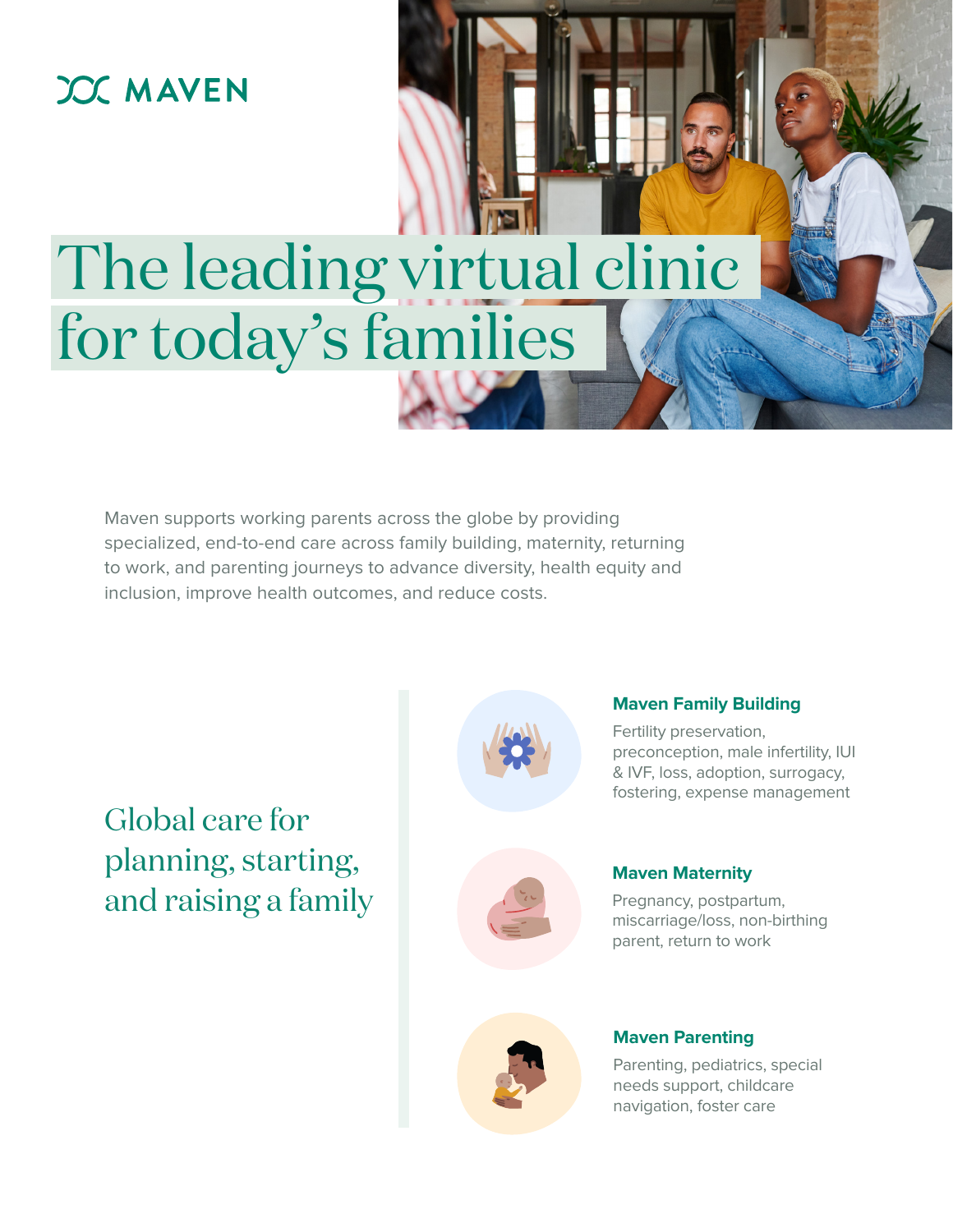## Trusted by employers as the best-in-class solution for their workforce

domestically and internationally

#### **The choice of leading Satisfied clients span employers worldwide multiple industries** 175+ employers across 70+ countries, from **Nicrosoft High-tech 棉Zynga** innovative start-ups to Fortune 10 companies, with a client NPS of 91 and retention rate of 98%. **SoFi** LOMBARD<br>INTERNATIONAL<sup>®</sup> **Finance We make it easy Professional to partner with us**Booz | Allen | Hamilton **Services •** Seamless implementation allowing for launch in as little as 4 weeks Scientific **1.1** HORIZON **Healthcare •** Plan and network agnostic **•** Available direct or through our channel partners (e.g., Optum, VirginPulse, **Huntington JACOBS Industrials** Welltok, Castlight, Plansource) **•** Available to all employer sizes, both

*Maven's been one of those benefits that's allowed us to do a cultural shift globally. The challenge of working parents is that it's not a nine-to-five job and employees of mine have come to me often to let me know how grateful they are that we've been sharing Maven with them."*  **GLOBAL BENEFITS MANAGER, UNITED TALENT AGENCY**